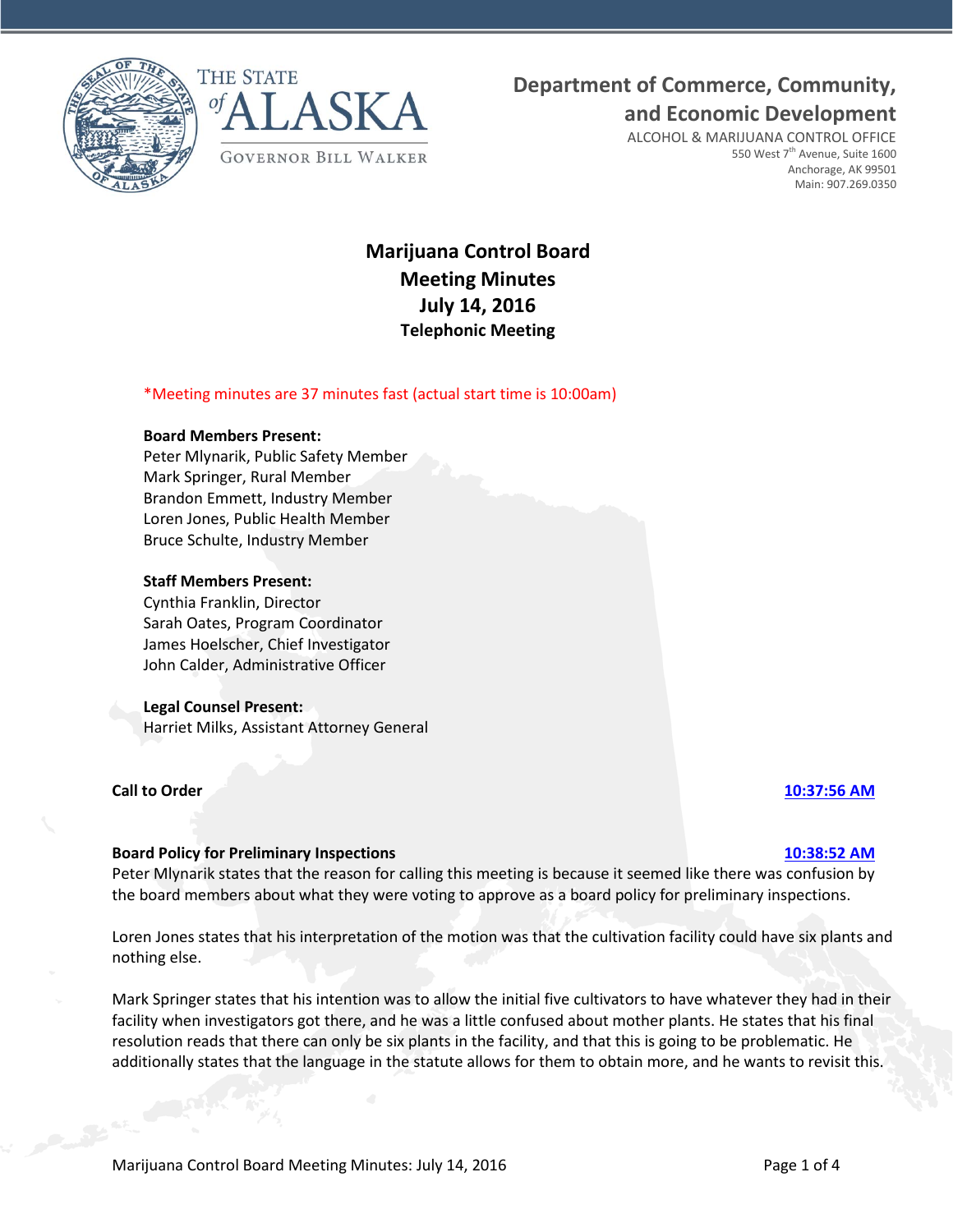Brandon Emmett states that he was a no vote on that motion because as the conversation evolved, the board went from a situation where the individuals would have everything that they started with plus the six mother plants, but then it turned into a situation where those individuals would have to rip up everything that they already have and that the board would be looking at a lawsuit.

Bruce Schulte states that he thinks the board may have gotten a little off-track and that the final language that they voted on did not do the industry well. He states that he has prepared a draft resolution for discussion.

Peter Mlynarik asks for the will of the board. He states that he sticks by his opinion that it should stick to six plants, which is what they could have legally.

The board members all agree to revisit the policy.

Bruce Schulte motions to pass the following resolution:

*"Whereas a diverse inventory of plants, ranging in both size/age and genetic characteristics is essential to the success of a licensed cultivation facility;*

*Whereas Ballot Measure 2 allows an adult 21 or over (acting as an agent of a licensee) to receive any number of seeds or immature plants from another adult 21 or over;*

*Whereas neither Ballot Measure 2 nor current regulations place a limit on the number or size of plants that may occupy a licensed premises;*

*Resolved, it shall be the policy of the Marijuana Control Board that:*

- *1. Upon initial inspection, a licensee may have any number of immature (non-flowering) plants (of any size) on the premises.*
- *2. Any plants on the premises at initial inspection must be tagged and tracked, per 3 AAC 306.435.*
- *3. After the initial inspection, additional immature (non-flowering) plants, grown from seed or propagated through any means, may be added to inventory and must also be tagged and tracked, per 3 AAC 306.435."*

Brandon Emmett seconds the motion.

The board discusses the proposed resolution.

James Hoelscher and Cynthia Franklin voice concerns about allowing plants to be introduced into a licensed cultivation facility at any time, rather than just before the preliminary inspection.

Harriet Milks states that the facilities in Active status have been approved for licensure pending preliminary inspection. Because the board has approved them as licensed facilities, they fall under AS 17.38.070(b)(6). She states that the first and third "*Whereas*" paragraphs are not legally defensible and should not be part of the proposed resolution.

Mark Springer motions to amend the resolution on the table by striking the third "*Whereas*" paragraph. Loren Jones seconds the motion.

Harriett Milks states that she doesn't believe that the numbered Resolution paragraph 3 is also not legally defensible.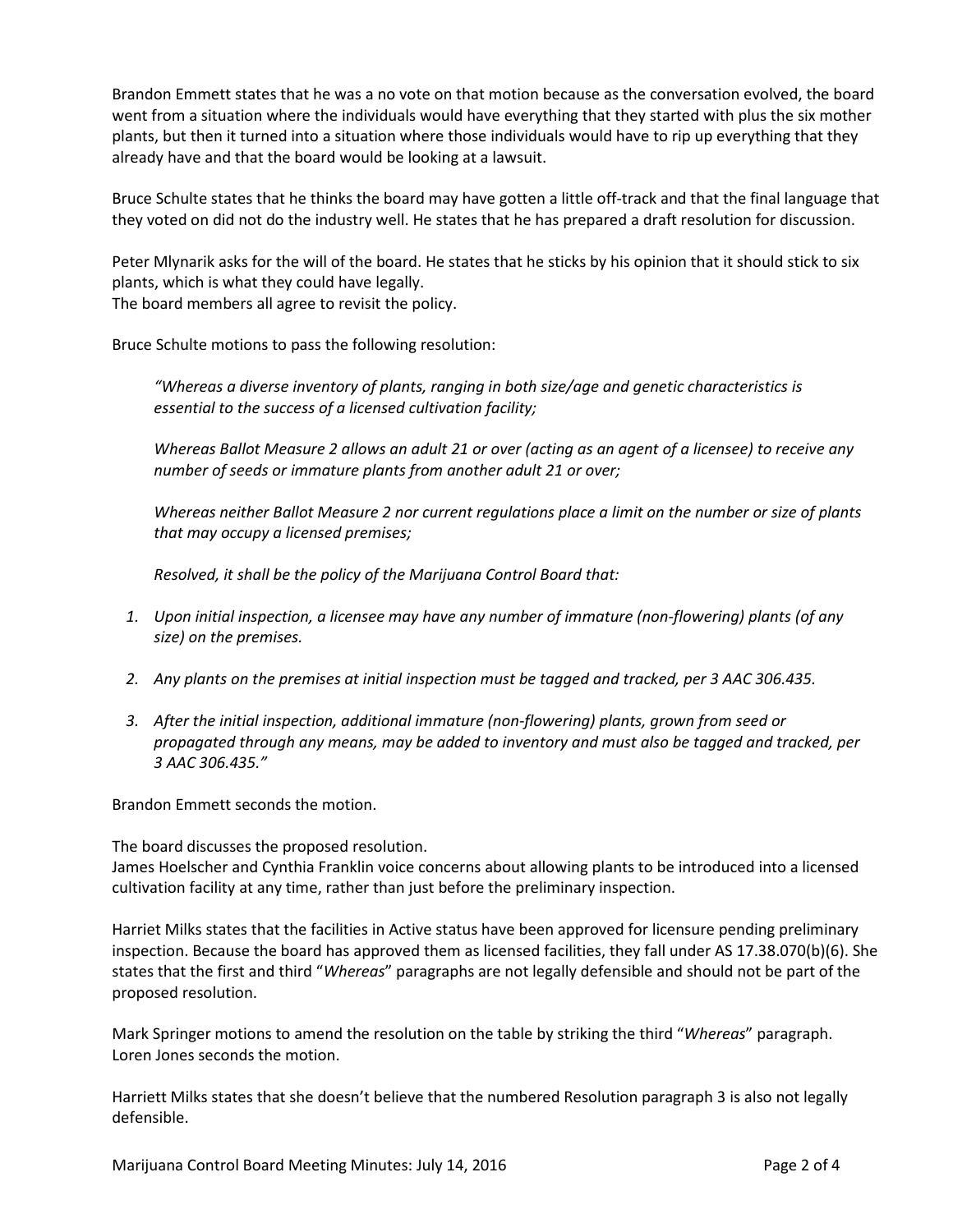Mark Springer's motion to amend the resolution carries unanimously.

Loren Jones motions to amend the resolution on the table by eliminating Resolution number 3. Mark Springer seconds the motion. Motion carries unanimously.

Cynthia Franklin, Harriet Milks, and the board discuss issued with the second "*Whereas*" paragraph and its combination with *"plants (of any size)"* in Resolution paragraph 1.

Mark Springer motions to amend the resolution throughout to change the word "*initial*" to "*preliminary*". Bruce Schulte seconds the motion. Motion carries unanimously.

Mark Springer motions to amend the resolution to strike "*of any size*" from Resolution paragraph 1. Loren Jones seconds the motion.

Harriet Milks clarifies for the record that the board is talking about one day and one inspection for this policy, and that otherwise, the provisions of 3 AAC 306.435 apply.

Mark Springer's motion to strike "*of any size*" carries, 3-2 (Bruce Schulte and Brandon Emmett vote No).

Mark Springer motions to amend the resolution by adding a new Resolution paragraph 3 that says: *"Six additional immature plants of any size, designated and used as mother plants, may also be found on the premises during preliminary inspection."* Loren Jones seconds the motion.

Motion carries, 4-1 (Peter Mlynarik votes No).

Bruce Schulte motions to amend the new Resolution paragraph 3 by changing "*six additional plants"* to be *"twelve additional plants"*.

Brandon Emmett seconds the motion.

Sarah Oates asks Bruce Schulte if his motion was intended to be "*twelve additional immature plants"*, since Mr. Springer's added resolution language included the word "*immature"*. Bruce Schulte confirms that it was.

Cynthia Franklin informs the board that regardless of the size of the plants, it is the expectation of the investigators that all plants will be tagged when the enforcement staff shows up for the preliminary inspection. She states that what the staff is looking for is plants that were eight inches when tagged, and then direction from the board as to whether they want to allow any number of mother plants or larger plants on the premises in addition to those that were eight inches when tagged.

Harriet Milks informs the board that they should consider adding clarification to Resolution paragraph 1 about how large the plants are when tagged.

Bruce Schulte's motion to change *"six"* to *"twelve"* carries, 3-2 (Loren Jones and Peter Mlynarik vote No).

The phone line disconnects briefly.

Board members, legal counsel, Director, and staff come back on the line, and meeting resumes.